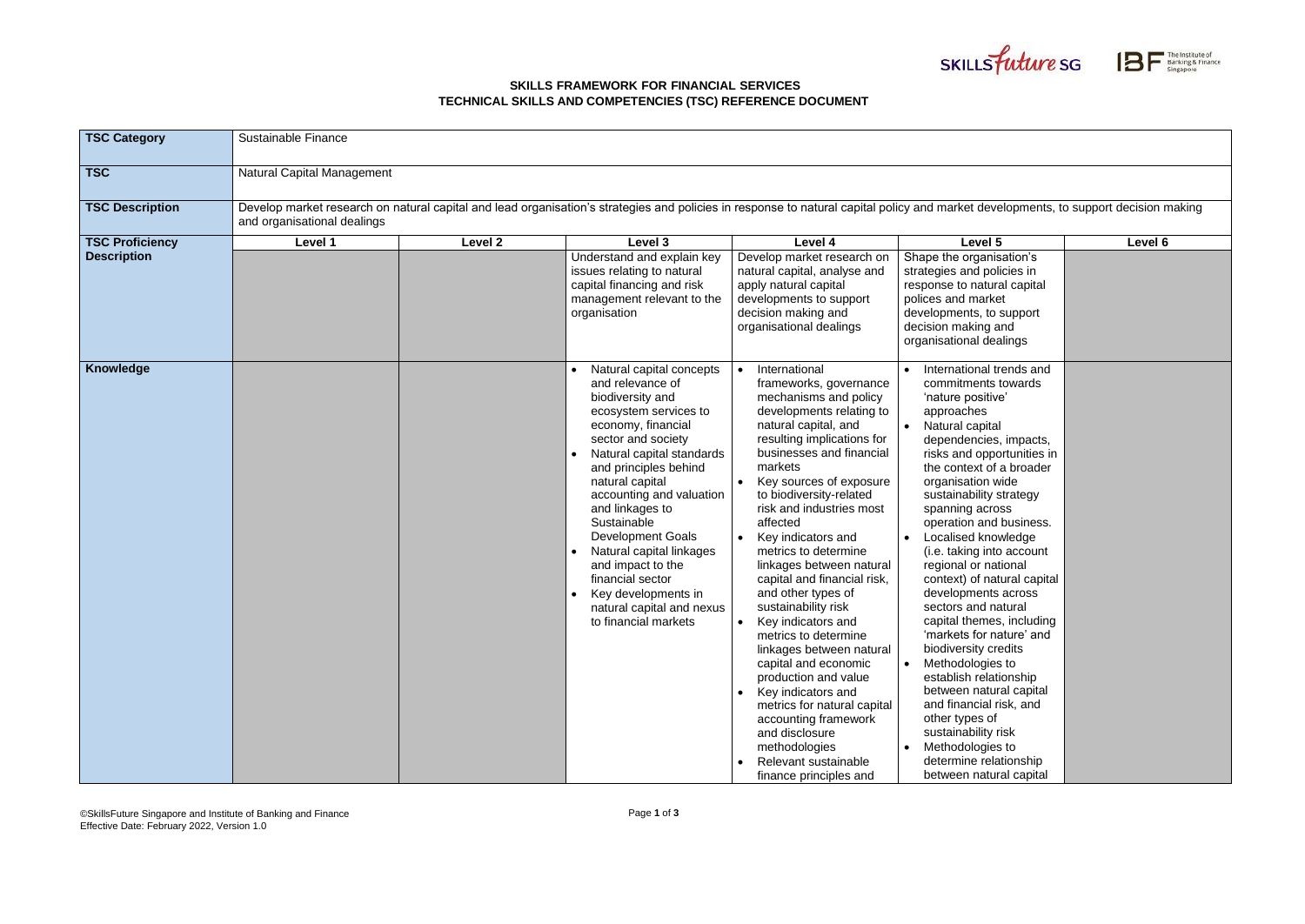## **SKILLS FRAMEWORK FOR FINANCIAL SERVICES TECHNICAL SKILLS AND COMPETENCIES (TSC) REFERENCE DOCUMENT**

©SkillsFuture Singapore and Institute of Banking and Finance Effective Date: February 2022, Version 1.0





| and economic production<br>and value<br>Methodologies to<br>support natural capital<br>accounting, and<br>disclosures methods<br>Techniques and tools to<br>support natural capital<br>financing                                                                                                                                                                                                                                                                                                                                                                                                                                                                                                                                 |  |
|----------------------------------------------------------------------------------------------------------------------------------------------------------------------------------------------------------------------------------------------------------------------------------------------------------------------------------------------------------------------------------------------------------------------------------------------------------------------------------------------------------------------------------------------------------------------------------------------------------------------------------------------------------------------------------------------------------------------------------|--|
| Lead the formulation of<br>organisation's natural<br>capital strategies,<br>including target setting,<br>across operations and<br>business<br>Identify and assess<br>differences in natural<br>capital characteristics by<br>geography and by<br>sectors<br>Analyse impact on<br>natural capital issues to<br>organisation, financial<br>sector risks and to the<br>economy<br>Develop organisation's<br>approach towards<br>natural capital reporting<br>and accounting<br>Support incorporation of<br>natural capital issues in<br>sustainability reporting<br>and accounting for the<br>organisation, aligned<br>with international best<br>practices<br>Structure natural capital<br>financing projects and<br>other product |  |
| innovations<br>Provide advice to<br>customers on exposure<br>to natural capital risks<br>and relevant mitigation                                                                                                                                                                                                                                                                                                                                                                                                                                                                                                                                                                                                                 |  |

|                  | LOI INTOAL UNILLU AND UUMI LTLNUILU (TUU) NLI LNLNUL DUUUMLIT                                                                                                                                                                                                  |                                                                                                                                                                                                                                                                                                                                                                                                                                                                                                                                                                 |                                                                                                                                                                                                                                                                                                                                                                                                                                                                                                                                                                                                                                                                                                                                                                                                                                                                                                                       |
|------------------|----------------------------------------------------------------------------------------------------------------------------------------------------------------------------------------------------------------------------------------------------------------|-----------------------------------------------------------------------------------------------------------------------------------------------------------------------------------------------------------------------------------------------------------------------------------------------------------------------------------------------------------------------------------------------------------------------------------------------------------------------------------------------------------------------------------------------------------------|-----------------------------------------------------------------------------------------------------------------------------------------------------------------------------------------------------------------------------------------------------------------------------------------------------------------------------------------------------------------------------------------------------------------------------------------------------------------------------------------------------------------------------------------------------------------------------------------------------------------------------------------------------------------------------------------------------------------------------------------------------------------------------------------------------------------------------------------------------------------------------------------------------------------------|
|                  |                                                                                                                                                                                                                                                                | standards for natural<br>capital financing<br>Differences between<br>type of natural capital<br>risks associated with<br>different commodities<br>and industries<br>Emerging approaches to<br>$\bullet$<br>natural capital<br>conservation, and<br>mitigation hierarchy,<br>including biodiversity<br>credits                                                                                                                                                                                                                                                   | and economic production<br>and value<br>Methodologies to<br>$\bullet$<br>support natural capital<br>accounting, and<br>disclosures methods<br>Techniques and tools to<br>support natural capital<br>financing                                                                                                                                                                                                                                                                                                                                                                                                                                                                                                                                                                                                                                                                                                         |
| <b>Abilities</b> | Identify key financial<br>$\bullet$<br>risks and economic<br>linkages to natural<br>capital<br>Identify opportunities for<br>$\bullet$<br>financial institutions and<br>organisations to support<br>the conservation and<br>regeneration of natural<br>capital | Research and analyse<br>the relationship between<br>natural capital<br>protection/loss and<br>economic value<br>Research and analyse<br>natural capital impact on<br>financial sector<br>Research and analyse<br>$\bullet$<br>exposure to natural<br>capital risk at level of<br>organisation and<br>portfolio<br>Support the structuring<br>$\bullet$<br>of natural capital<br>financing<br>projects/products<br>Identify where and how<br>$\bullet$<br>companies can enhance<br>their natural<br>policies/practices to<br>reduce risks and actively<br>engage | Lead the formulation of<br>$\bullet$<br>organisation's natural<br>capital strategies,<br>including target setting,<br>across operations and<br>business<br>Identify and assess<br>$\bullet$<br>differences in natural<br>capital characteristics by<br>geography and by<br>sectors<br>Analyse impact on<br>natural capital issues to<br>organisation, financial<br>sector risks and to the<br>economy<br>Develop organisation's<br>approach towards<br>natural capital reporting<br>and accounting<br>Support incorporation of<br>$\bullet$<br>natural capital issues in<br>sustainability reporting<br>and accounting for the<br>organisation, aligned<br>with international best<br>practices<br>Structure natural capital<br>$\bullet$<br>financing projects and<br>other product<br>innovations<br>Provide advice to<br>$\bullet$<br>customers on exposure<br>to natural capital risks<br>and relevant mitigation |